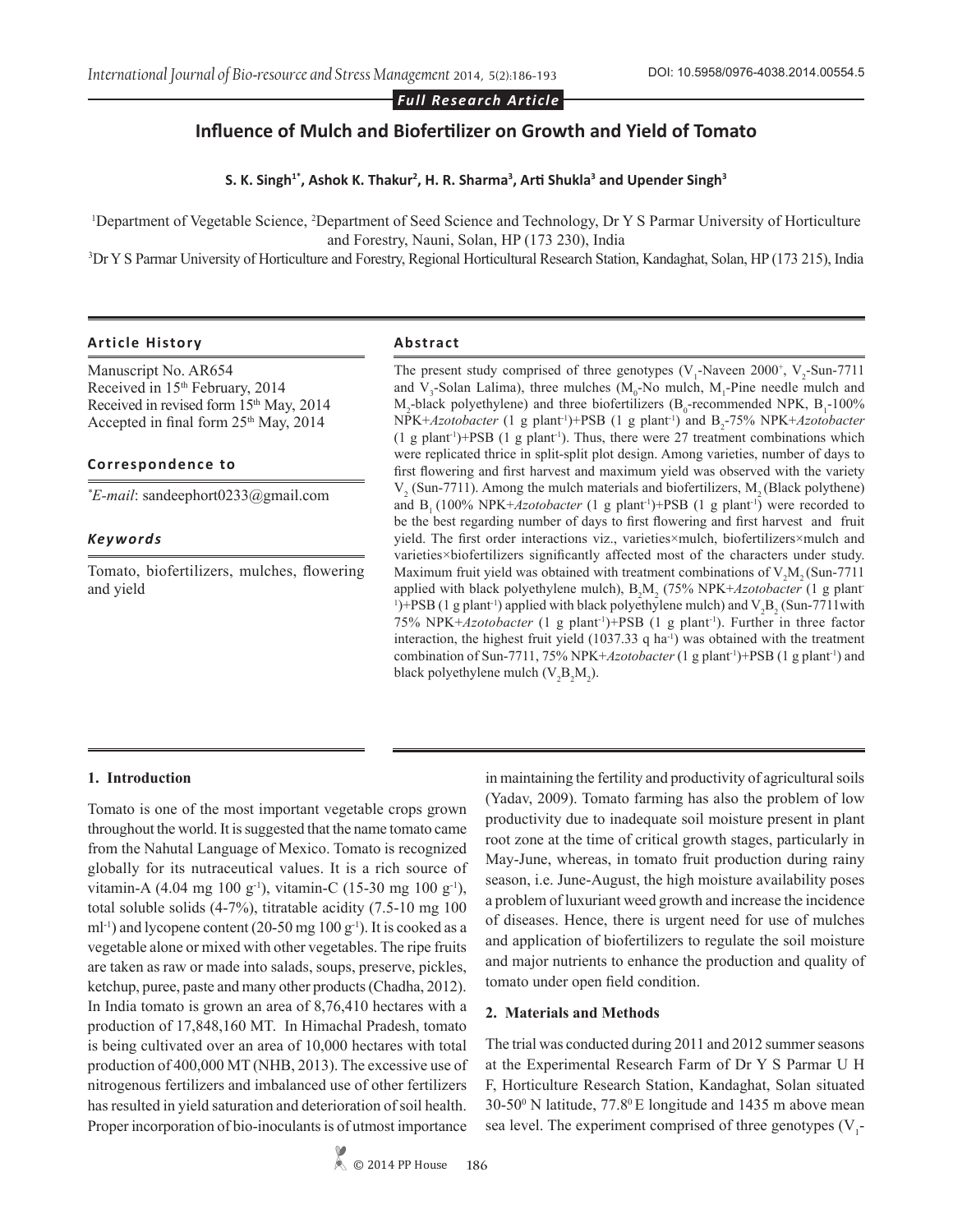Naveen 2000<sup>+</sup>,  $V_2$ -Sun-7711 and  $V_3$ -Solan Lalima), three mulches ( $M_0$ -No mulch,  $M_1$ -Pine needle mulch and  $M_2$ - black polyethylene) and three biofertilizers ( $B_0$ -recommended NPK, B<sub>1</sub>-100% NPK+*Azotobacter* (1g plant<sup>-1</sup>)+PSB (1g plant<sup>-1</sup>) and B<sub>2</sub>-75% NPK+*Azotobacter* (1g plant<sup>-1</sup>)+PSB (1g plant<sup>-1</sup>). Thus, there were 27 treatment combinations which were replicated thrice in Split-Split Plot Design. Plants were transplanted on 2 April, 2011 and 4 April, 2012 at a spacing of 90×30 cm<sup>2</sup> in a plot having size  $2.7 \times 1.8$  m<sup>2</sup>, accommodating 18 plants per plot. Well rotten farm yard manure was applied directly to the soil based upon the nitrogen content of FYM which was applied  $@$  25 t ha<sup>-1</sup> before transplanting. The complete dose of phosphorus and potassium and ⅓rd dose of nitrogen was applied at the time of field preparation as basal dose. However, the rest of nitrogen was applied in two equal doses viz. one month after transplanting and again two month after transplanting. These were applied through NPK grade complex (12:32:16) at the rate of 500 kg ha-1 and remaining quantity of nitrogen were given by calcium ammonium nitrate. Biofertilizers (*Azotobacter* and Phosphorus Solubilizing Bacteria-PSB) application was done through soil application  $\hat{\omega}$  1g plant<sup>-1</sup> by thoroughly mixed with FYM. The biofertilizers were applied as per the treatments assigned at the time of first earthing up i.e. 30-35 days after transplanting. Black polyethylene mulch of 50  $\mu$  (200 gauge thickness) and dry pine needle mulch were applied in plots according to the treatment combinations. The observations were recorded on number of days to first flowering, number of days to first harvest, harvest duration,

number of fruits plant<sup>-1</sup>, plant height (m) and highest yield (kg plant<sup>-1</sup>, kg plot<sup>-1</sup> and q ha<sup>-1</sup>).

## **3. Results and Discussion**

## *3.1. Number of days to first flowering and first harvest*

The observation recorded on number of days to first flowering have been presented in Table (1a, 1b & 1c). In the individual effect, pooled analysis showed that the variety  $V_2$  (Sun-7711) exhibited minimum number of days to first flowering and first harvest (41.24 and 66.20) while the variety  $V_3$  (Solan Lalima) exhibited maximum number of days to first flowering and first harvest (45.56 and 73.76). This may be attributed to the genetic traits as reported by Zaman et al. (2011). Among the biofertilizers, minimum number of days to first flowering and first harvest  $(42.74 \text{ and } 68.31)$  were taken by  $B_1$ , while  $B_0$  took maximum number of days to first flowering (44.02) and first harvest (70.44). Earliness with the application of biofertilizers might be attributed to the faster enhancement of vegetative growth and availability of strong sufficient reserve food material for differentiation of vegetative buds into flowers (Kuppuswamy et al. 1992). The pooled data of various mulches used revealed that  $M_2$  (Black polythene) recorded minimum number of days to first flowering and first harvest (42.46 and 68.09) and  $M_0$  (No mulch) took maximum number of days to first flowering and first harvest (44.72 and 71.33). The early flowering and harvest under black polythene mulch might be due to better growth of plants as a result of high soil temperature and moisture. Hillel (1982) observed that the greater mulch

Table 1a: Effect of different mulches and biofertilizers on number of days to first flowering and first harvest, harvest duration and plant height of different genotypes in tomato

| Treatment combination                                        | Number of days     | Number of days   | Harvest dura- | Plant        |
|--------------------------------------------------------------|--------------------|------------------|---------------|--------------|
|                                                              | to first flowering | to first harvest | tion (days)   | height $(m)$ |
|                                                              | Pooled             | Pooled           | Pooled        | Pooled       |
| Varieties (V)                                                |                    |                  |               |              |
| $V_1$ (Naveen 2000 <sup>+</sup> )                            | 43.59              | 68.54            | 70.02         | 1.98         |
| $V_2(Sun-7711)$                                              | 41.24              | 66.20            | 81.83         | 2.20         |
| $V3$ (Solan Lalima)                                          | 45.56              | 73.76            | 74.80         | 2.26         |
| CD $(p=0.05)$                                                | 0.78               | 1.42             | 0.99          | 0.01         |
| <b>Biofertilizers</b>                                        |                    |                  |               |              |
| $B_0$ (NPK recommended)                                      | 44.02              | 70.44            | 74.11         | 2.09         |
| $B_1(100\% NPK+Azotobacter (1 g plant-1)+PSB (1 g plant-1)$  | 42.74              | 68.31            | 76.98         | 2.12         |
| $B_{2}(75\% NPK+Azotobacter (1 g plant-1)+PSB (1 g plant-1)$ | 43.63              | 69.74            | 75.55         | 2.17         |
| $CD (p=0.05)$                                                | 0.44               | 0.32             | 0.51          | 0.01         |
| Mulches (M)                                                  |                    |                  |               |              |
| $M_0$ (No Mulch)                                             | 44.72              | 71.33            | 74.25         | 2.00         |
| $M1$ (Pine needle)                                           | 43.20              | 69.07            | 75.59         | 2.12         |
| M <sub>2</sub> (Black polyethylene)                          | 42.46              | 68.09            | 76.79         | 2.32         |
| CD $(p=0.05)$                                                | 0.48               | 0.48             | 0.31          | 0.01         |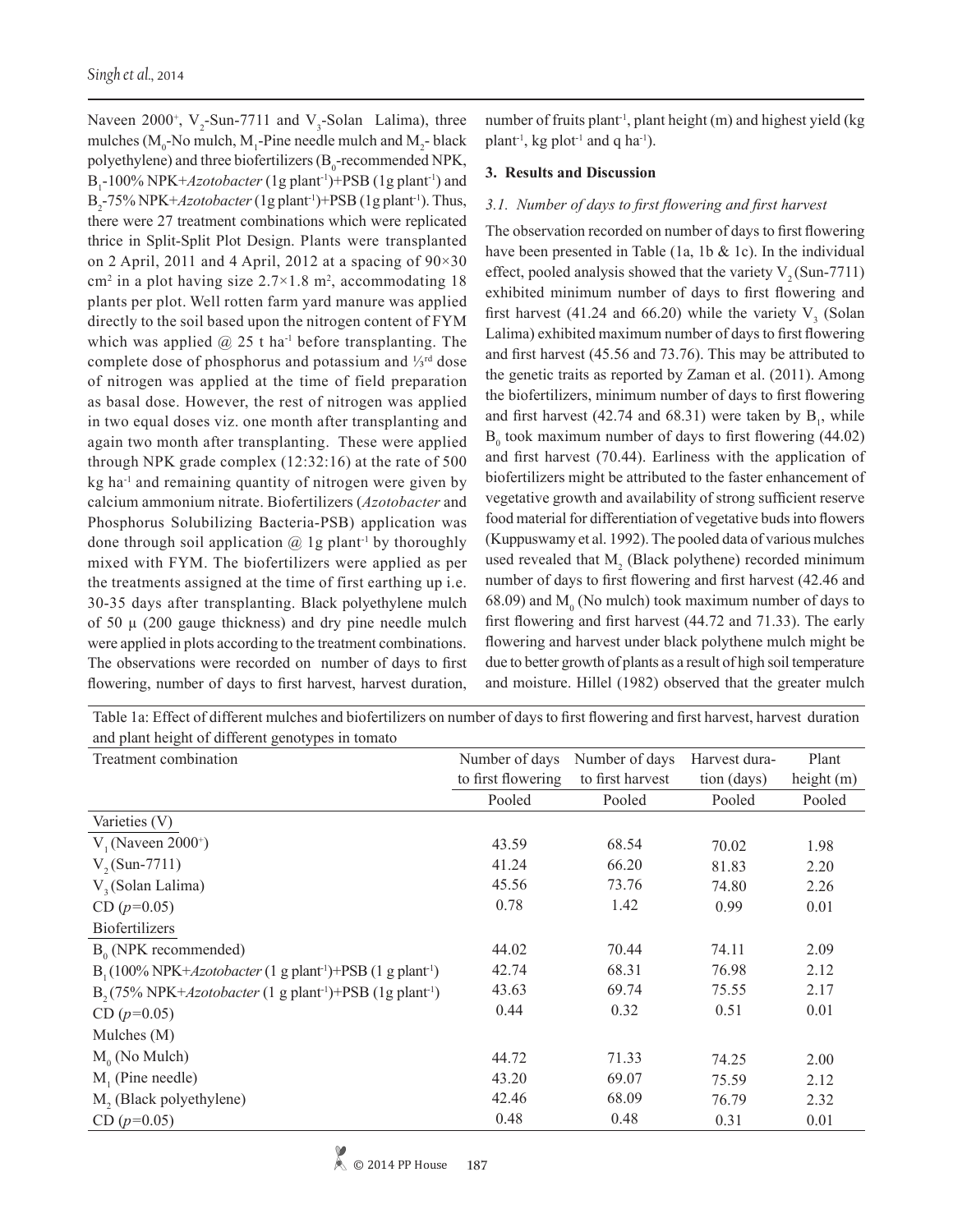thickness was more effective in preventing surface soil water evaporation which resulted in faster growth and early flowering of the plant. These results are in accordance with the findings of Nair (1999). The first order as well as second order interaction did not show any significant differences during both the years of study.

# *3.2. Harvest duration (days)*

The results obtained on harvest duration, presented in Table (1a) show significant individual effect of varieties, biofertilizers and mulches. In the individual effect, pooled data analysis showed that the variety  $V_2$  (Sun-7711) exhibited maximum harvest duration (81.83 days) while the variety  $V_1$  (Naveen2000<sup>+</sup>) recorded minimum harvest duration (70.02 days). This may be attributed to the genetic traits as reported by Kumar et al. (2004). Among different biofertilizers,  $B_1$  recorded maximum harvest duration (76.98 days) and  $B_0$  noticed minimum harvest duration (74.11 days). Longer harvest duration obtained by the use of biofertilizers might be attributed to longer vegetative growth. The possible reason for longer harvest duration may be the improvement in growth related attributes due to certain growth promoting substances secreted by biofertilizers, which might have led to better root and shoot development Chattoo et al*.* (2007). Similar results have also been reported in tomato by Thakur et al. (2010) and Singh (2012). Further, the pooled data analysis of different mulches revealed that maximum

Table 1b: Effect of different interactions V×B, B×M and V×M number of days to first flowering and first harvest, harvest duration and plant height in tomato

| Treatment              | Number of days to first flowering Number of days to first harvest Harvest duration (days) |             |        | Plant height (m) |
|------------------------|-------------------------------------------------------------------------------------------|-------------|--------|------------------|
| combination            | Pooled                                                                                    | Pooled      | Pooled | Pooled           |
| $V_1 B_0$              | 44.22                                                                                     | 69.50       | 68.66  | 1.89             |
| $V_1 B_1$              | 42.72                                                                                     | 67.44       | 71.34  | 2.09             |
| $V_1 B_2$              | 43.83                                                                                     | 68.67       | 70.05  | 1.94             |
| $V_2 B_0$              | 41.39                                                                                     | 66.78       | 81.10  | 2.15             |
| $V_2 B_1$              | 40.61                                                                                     | 65.11       | 82.63  | 2.11             |
| V, B,                  | 41.72                                                                                     | 66.72       | 81.76  | 2.34             |
| $V$ <sub>3</sub> $B_0$ | 46.44                                                                                     | 75.06       | 72.57  | 2.23             |
| $V_3 B_1$              | 44.89                                                                                     | 72.39       | 76.97  | 2.30             |
| V, B,                  | 45.33                                                                                     | 73.83       | 74.85  | 2.24             |
| $CD (p=0.05)$          | $_{\rm NS}$                                                                               | $_{\rm NS}$ | 0.89   | 0.01             |
| $B_0 M_0$              | 45.56                                                                                     | 72.56       | 72.79  | 1.97             |
| $B_0 M_1$              | 43.72                                                                                     | 69.94       | 74.22  | 2.04             |
| $B_0 M_2$              | 42.78                                                                                     | 68.83       | 75.32  | 2.27             |
| $B_1 M_0$              | 43.94                                                                                     | 70.06       | 75.96  | 1.97             |
| $B_1 M_1$              | 42.56                                                                                     | 67.89       | 77.06  | 2.15             |
| $B_1 M_2$              | 41.72                                                                                     | 67.00       | 77.91  | 2.38             |
| $B_2 M_0$              | 44.67                                                                                     | 71.39       | 73.99  | 2.05             |
| $B_2 M_1$              | 43.33                                                                                     | 69.39       | 75.51  | 2.16             |
| B, M,                  | 42.89                                                                                     | 68.44       | 77.16  | 2.30             |
| $CD (p=0.05)$          | $_{\rm NS}$                                                                               | <b>NS</b>   | 0.54   | 0.01             |
| $V_1 M_0$              | 45.11                                                                                     | 71.06       | 68.39  | 1.87             |
| $V_1 M_1$              | 43.33                                                                                     | 67.56       | 70.19  | 1.91             |
| $V_1 M_2$              | 42.33                                                                                     | 67.00       | 71.46  | 2.15             |
| $V, M_0$               | 42.39                                                                                     | 67.11       | 81.03  | 2.06             |
| $V, M_1$               | 41.11                                                                                     | 66.00       | 81.59  | 2.22             |
| V, M,                  | 40.22                                                                                     | 65.50       | 82.86  | 2.32             |
| $V_3 M_0$              | 46.67                                                                                     | 75.83       | 73.33  | 2.07             |
| $V_3 M_1$              | 45.17                                                                                     | 73.67       | 75.00  | 2.22             |
| V, M,                  | 44.83                                                                                     | 71.78       | 76.06  | 2.48             |
| $CD (p=0.05)$          | $_{\rm NS}$                                                                               | NS          | 0.54   | 0.01             |

\* NS=Non Significant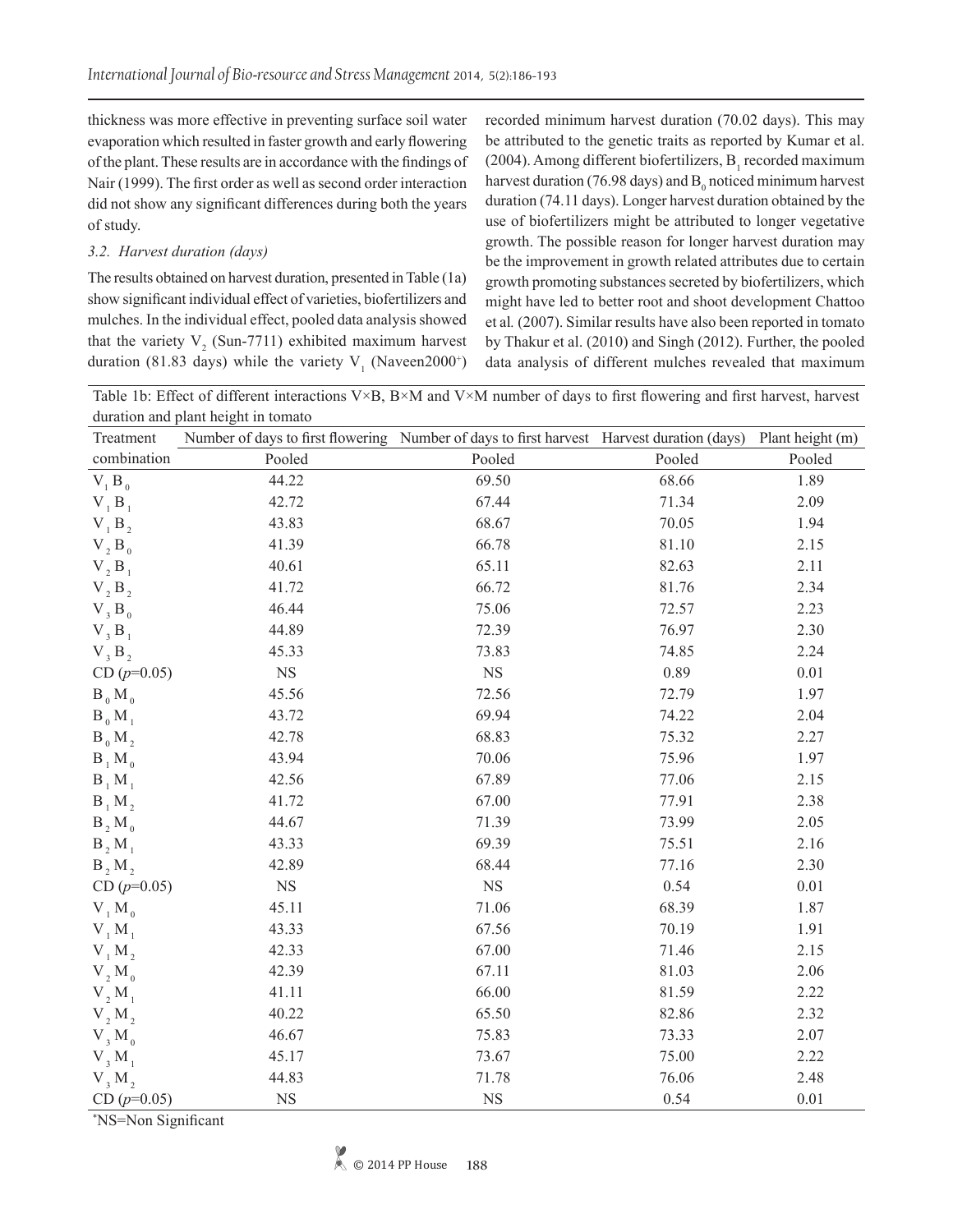harvest duration (76.79 days) was obtained with  $M_2$  (Black polythene) while  $M_0$  (No mulch) recorded minimum harvest duration (74.25 days). The first order interactions V×B, B×M and V×M were also found significant for this character and results have been presented in Table 1b. In V×B interaction, treatment combination  $V_2B_1$  registered maximum (82.63) days for harvest duration whereas minimum (68.66) was found with  $V_1B_0$ . The interaction effect between biofertilizers and mulches on this trait was found to be significant and the maximum harvest duration (77.91 days) was obtained with  $B_1M_2$  and minimum (72.79 days) was recorded in  $B_0M_0$ . Further with regard to V×M,  $V_2M_2$  exhibited maximum (82.86) days for harvest duration while  $V_1M_0$  recorded minimum (68.39) days for this trait. Data in Table 1c clearly indicated the significant effect of V×B×M interaction on harvest duration of tomato

fruit. Maximum harvest duration (83.16 days) was observed with treatment combination  $V_2B_2M_2$ . However minimum harvest duration (67.46 days) was recorded with treatment combination  $V_1B_0M_0$ .

## *3.3. Plant height (m)*

The results obtained on plant height has been presented in Table (1a) which shows significant individual effect of varieties, biofertilizers and mulching. Individual effects, pooled data of both the years show that the variety  $V_3$  (Solan Lalima) had maximum plant height  $(2.26 \text{ m})$  while  $V_1$  (Naveen 2000<sup>+</sup>) recorded minimum height of 1.98 m. This may be attributed to the genetic traits as reported by Zaman et al. (2011). Among different biofertilizers,  $B_2$  recorded maximum plant height (2.17 m) and  $B_0$  noticed minimum plant height (2.09

Table 1c: Effect of  $V \times B \times M$  interaction on number of days to first flowering and first harvest, harvest duration and plant height in tomato

| Treatment         | Number of days to first flowering Number of days to first Harvest Harvest duration (Days) Plant height (m) |           |        |        |
|-------------------|------------------------------------------------------------------------------------------------------------|-----------|--------|--------|
| combination       | Pooled                                                                                                     | Pooled    | Pooled | Pooled |
| $V_1B_0M_0$       | 46.00                                                                                                      | 72.67     | 67.46  | 1.76   |
| $V_1B_0M_1$       | 43.83                                                                                                      | 68.50     | 68.46  | 1.81   |
| $V_1B_0M_2$       | 42.83                                                                                                      | 67.33     | 70.05  | 2.11   |
| $V_1B_1M_0$       | 44.17                                                                                                      | 69.67     | 69.28  | 1.99   |
| $V_1B_1M_1$       | 42.50                                                                                                      | 66.50     | 72.13  | 2.06   |
| $V_1B_1M_2$       | 41.50                                                                                                      | 66.17     | 72.60  | 2.22   |
| $V_1B_2M_0$       | 45.17                                                                                                      | 70.83     | 68.44  | 1.80   |
| $V_1B_2M_1$       | 43.67                                                                                                      | 67.67     | 69.99  | 1.89   |
| $V_1B_2M_2$       | 42.67                                                                                                      | 67.50     | 71.72  | 2.12   |
| $V_2B_0M_0$       | 42.67                                                                                                      | 67.67     | 80.09  | 2.01   |
| $V_2B_0M_1$       | 41.50                                                                                                      | 66.50     | 81.09  | 2.17   |
| $V_2B_0M_2$       | 40.00                                                                                                      | 66.17     | 82.13  | 2.26   |
| $V_2B_1M_0$       | 41.83                                                                                                      | 66.00     | 82.40  | 1.87   |
| $V_2B_1M_1$       | 40.33                                                                                                      | 65.00     | 82.18  | 2.17   |
| $V_2B_1M_2$       | 39.67                                                                                                      | 64.33     | 83.16  | 2.30   |
| $V_2B_2M_0$       | 42.67                                                                                                      | 67.67     | 80.60  | 2.30   |
| $V_2B_2M_1$       | 41.50                                                                                                      | 66.50     | 81.51  | 2.32   |
| $V_2B_2M_2$       | 41.00                                                                                                      | 66.00     | 83.31  | 2.39   |
| $V_{3}B_{0}M_{0}$ | 48.00                                                                                                      | 77.33     | 70.83  | 2.08   |
| $V_{3}B_{0}M_{1}$ | 45.83                                                                                                      | 74.83     | 73.10  | 2.18   |
| $V_3B_0M_2$       | 45.50                                                                                                      | 73.00     | 73.78  | 2.42   |
| $V_3B_1M_0$       | 45.83                                                                                                      | 74.50     | 76.22  | 2.06   |
| $V_3B_1M_1$       | 44.83                                                                                                      | 72.17     | 76.87  | 2.23   |
| $V_{3}B_{1}M_{2}$ | 44.00                                                                                                      | 70.50     | 77.81  | 2.61   |
| $V_3B_2M_0$       | 46.17                                                                                                      | 75.67     | 72.95  | 2.06   |
| $V_3B_2M_1$       | 44.83                                                                                                      | 74.00     | 75.02  | 2.25   |
| $V_3B_2M_2$       | 45.00                                                                                                      | 71.83     | 76.60  | 2.40   |
| CD $(p=0.05)$     | <b>NS</b>                                                                                                  | <b>NS</b> | 0.93   | 0.02   |

\* NS=Non Significant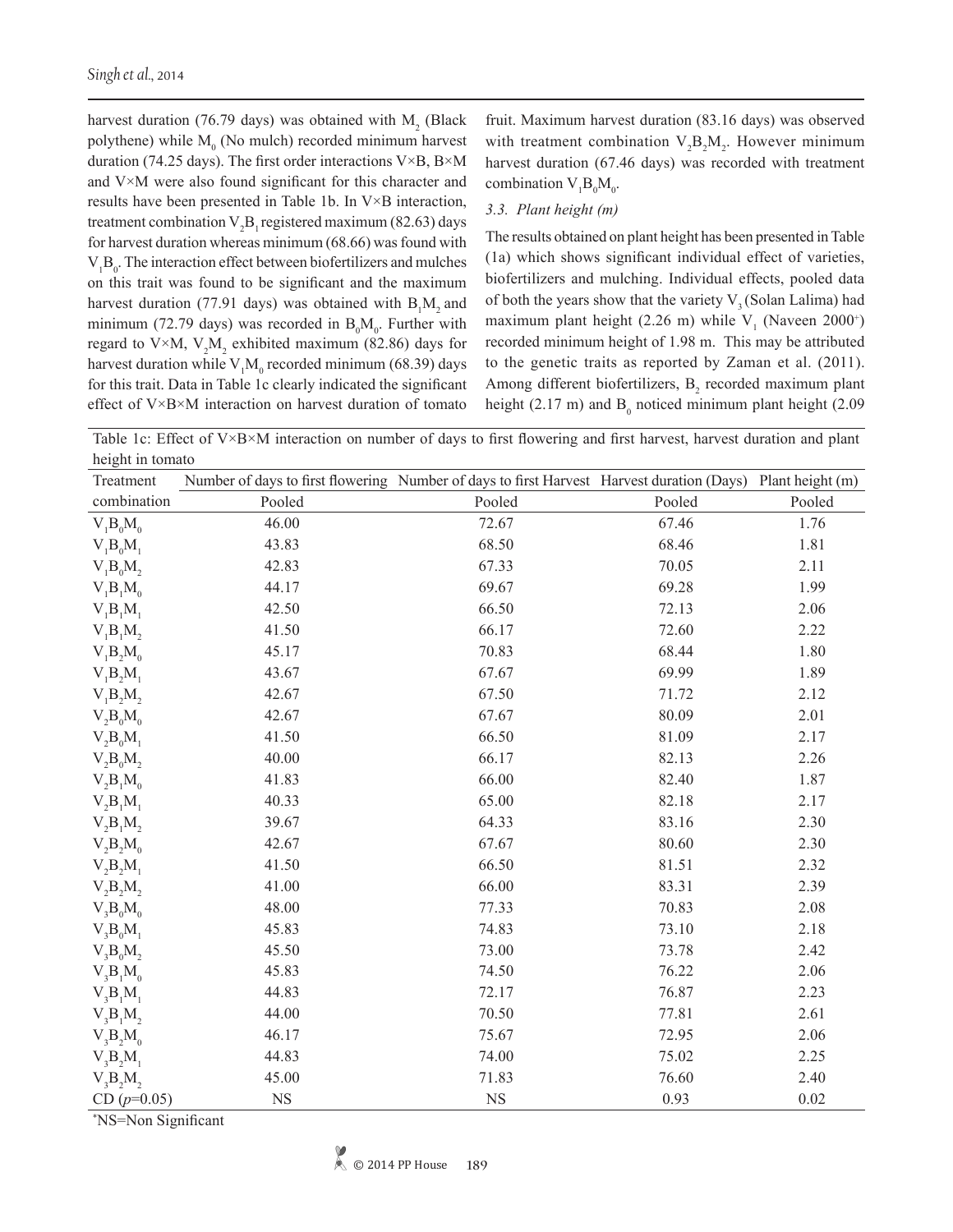m). The decomposition of organic matter by these microbial inoculants with the subsequent releases of available nutrients to the plants from the soil resulted in increased growth of the plants (Thakur et al., 2010). Another possible reason for increased plant height as result of biofertilizers application may be attributed to better proliferation of roots which helped in increased uptake of nutrients as well as plant growth hormones produced by microbes at root zone (Gajbhiye et al*.,* 2003). Similarly plant height was significantly affected by various mulching treatments. The maximum plant height (2.32 m) was observed with black polythene mulch while  $M_0$  (No mulch) gave minimum plant height (2.00 m). The possible reason may be more favourable soil moisture and more favorable conditions which produced vigorous growth during a comparatively shorter period (Grewal and Singh, 1974). Singh and Mishra (1973) reported maximum plant height under black polythene treatment which may be probably due to the increase in soil temperature and conserving more soil moisture. The increased plant height may be due to continuous availability of fertilizer nutrients throughout the crop growth period under ideal soil moisture regimes. The data in Table 1b revealed that in the interaction between variety and biofertilizers, treatment combination  $V_2B_2$  recorded maximum plant height (2.34) m) which was statistically superior to all other treatments. Minimum value (1.89 m) was observed with  $V_1B_0$ . Further treatment combination  $B_1M_2$  recorded maximum plant height (2.38 m), whereas minimum (1.97 m) was found with  $B_0M_0$ . In the interaction between variety and mulch treatment combination  $V_3M_2$  recorded maximum plant height (2.48 m) and was found statistically superior to all other treatments.  $V_1M_0$ recorded minimum value (1.87 m) for this trait. The second

order interaction between different varieties, biofertilizers and mulch materials had also significant differences for plant height (Table 1c). The pooled analysis of data in the experiment of both the years revealed that maximum plant height (2.61 m) was obtained with treatment combination  $V_3B_1M_2$ . Minimum plant height (1.76 m) was recorded with treatment combination  $V_1B_0M_0.$ 

## *3.4. Number of fruits plant-1*

The results obtained on number of fruits plant<sup>-1</sup> have been presented in Table (2a) which shows significant effect of varieties, biofertilizers and mulch. The pooled data of both the years show that the variety  $V_3$  (Solan Lalima) recorded maximum number of fruits plant<sup>-1</sup> (38.00) while minimum (29.85) was recorded with  $V_1$  (Naveen 2000<sup>+</sup>). This may be attributed to the genetic traits as reported by Kumar et al. (2004). Similarly number of fruits plant<sup>-1</sup> was significantly affected by biofertilizers. The maximum number of fruits plant<sup>1</sup> (38.01) was observed with  $B_2$ , while  $B_0$  recorded minimum number of fruits plant<sup>-1</sup> (29.99). The possible reason may be better proliferation of roots in organic manure, which helped in increased uptake of nutrients as well as plant growth hormones produced by microbes at root zone and also enhanced biological nitrogen fixation by the application of biofertilizers (Thakur et al., 2010 and Gajbhiye et al., 2003). With regard to mulches,  $M<sub>2</sub>$  (Black polythene) recorded maximum number of fruits plant<sup>-1</sup> (36.16) while minimum (32.67) was observed with  $M_0$ (No mulch). The increased fruit number with black polythene mulch resulted in lesser weed number, less nutrient loss through leaching, thereby, resulting more fruits plant<sup>-1</sup> (Bala, 2012). Increase in fruit number with the use of black polythene mulch

| Table 2a: Effect of different mulches and biofertilizers on different yield parameters of different genotypes in tomato |                                                                                                    |        |        |                        |  |
|-------------------------------------------------------------------------------------------------------------------------|----------------------------------------------------------------------------------------------------|--------|--------|------------------------|--|
| Treatment combination                                                                                                   | Number of fruit plant <sup>-1</sup> Yield (kg plant <sup>-1</sup> ) Yield (kg plot <sup>-1</sup> ) |        |        | Yield $(q \, ha^{-1})$ |  |
|                                                                                                                         | Pooled                                                                                             | Pooled | Pooled | Pooled                 |  |
| Varieties (V)                                                                                                           |                                                                                                    |        |        |                        |  |
| $V_1$ (Naveen 2000 <sup>+</sup> )                                                                                       | 29.85                                                                                              | 2.34   | 42.07  | 692.47                 |  |
| $V_2(Sun-7711)$                                                                                                         | 35.66                                                                                              | 3.00   | 54.08  | 890.13                 |  |
| $V3$ (Solan Lalima)                                                                                                     | 38.00                                                                                              | 2.51   | 45.20  | 744.02                 |  |
| $CD (p=0.05)$                                                                                                           | 0.10                                                                                               | 0.06   | 0.10   | 1.61                   |  |
| <b>Biofertilizers</b>                                                                                                   |                                                                                                    |        |        |                        |  |
| $B_0$ (NPK recommended)                                                                                                 | 29.99                                                                                              | 2.22   | 40.04  | 659.14                 |  |
| $B_1(100\% NPK+Azotobacter (1 g plant+) + PSB (1 g plant+)$                                                             | 35.50                                                                                              | 2.76   | 49.61  | 816.61                 |  |
| $B_{2}(75\% NPK+Azotobacter (1 g plant-1)+PSB (1 g plant-1)$                                                            | 38.01                                                                                              | 2.87   | 51.69  | 850.86                 |  |
| $CD (p=0.05)$                                                                                                           | 0.11                                                                                               | 0.05   | 0.15   | 4.53                   |  |
| Mulches (M)                                                                                                             |                                                                                                    |        |        |                        |  |
| $M_0$ (No Mulch)                                                                                                        | 32.67                                                                                              | 2.39   | 42.93  | 706.61                 |  |
| $M1$ (Pine needle)                                                                                                      | 34.67                                                                                              | 2.64   | 47.45  | 781.10                 |  |
| M <sub>2</sub> (Black polyethylene)                                                                                     | 36.16                                                                                              | 2.83   | 50.96  | 838.90                 |  |
| $CD (p=0.05)$                                                                                                           | 0.13                                                                                               | 0.03   | 0.17   | 2.75                   |  |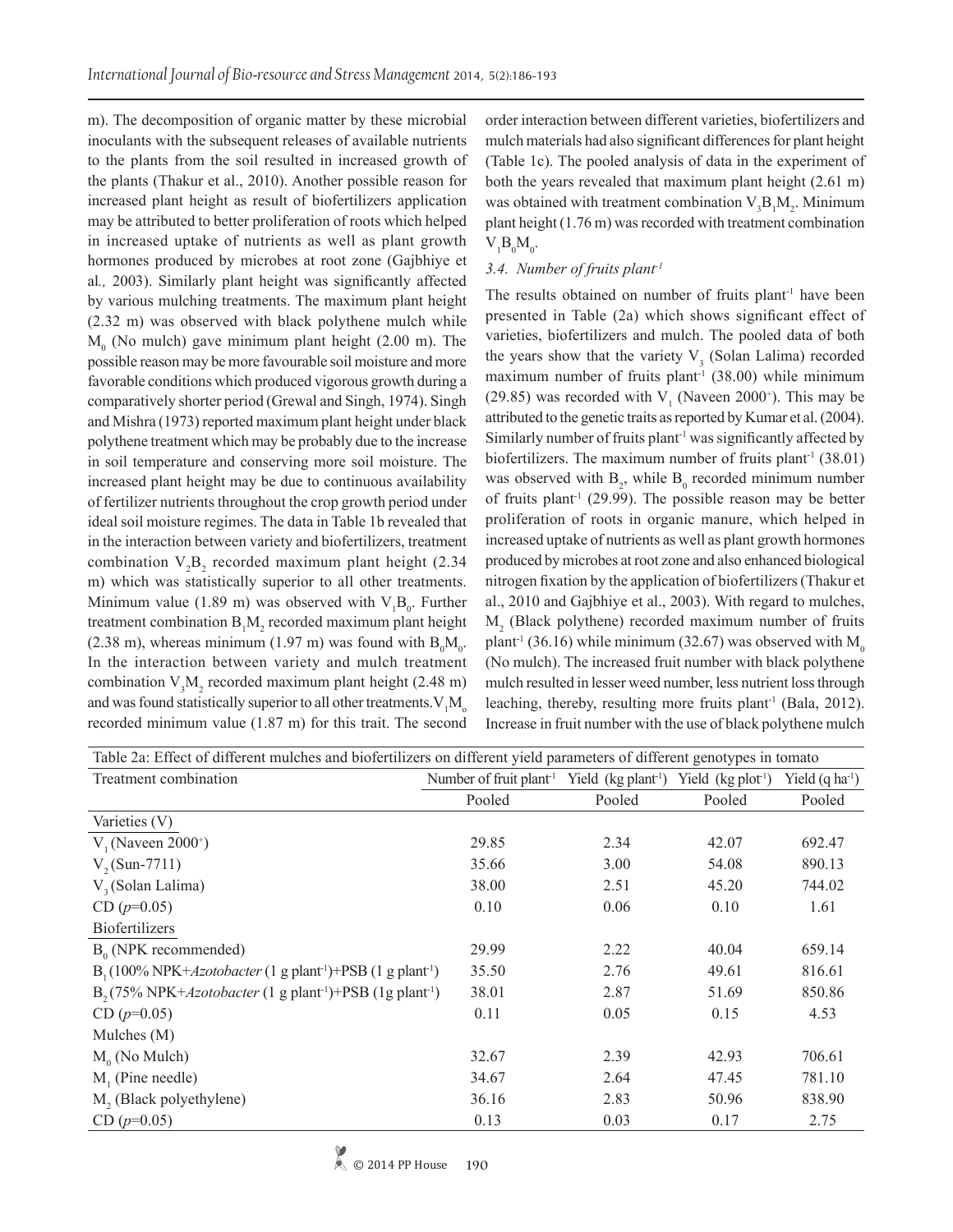was also reported by Singh (2005). In V×B interaction,  $V_3B_2$ gave the maximum number of fruits plant<sup>-1</sup> (41.43) which was followed by  $V_2B_2$  and  $V_3B_1$  recording 39.14 and 39.12 number of fruits plant-1. Biofertilizers and mulch interaction were also found significant for this traits. The maximum number of fruits plant<sup>-1</sup> (39.80) was recorded with  $B_2M_2$  which was followed by  $B_2M_1$  and  $B_1M_2$  recording 38.39 and 37.28 number of fruits plant<sup>-1</sup> respectively. The V $\times$ M interaction was significant during both the year of study. The pooled data analysis show that  $V_3M_2$  recorded maximum number of fruits plant<sup>-1</sup> (39.82) while the interaction  $V_1M_0$  recorded minimum number of fruits plant<sup>-1</sup> (28.30). Regarding the second order interactions, i.e.  $V \times B \times M$ , the maximum number of fruits plant<sup>-1</sup> (43.34) was recorded with  $V_3B_1M_2$  while the minimum number of fruits plant<sup>-1</sup> (24.04) was recorded with  $V_1 B_0 M_0$ .

*3.5. Yield* 

The results obtained on fruit yield has been presented in Table (2a) which shows significant individual effect of varieties, biofertilizers and mulches. Highest fruit yield (3.00 kg plant<sup>-1</sup>, 54.08 kg plot<sup>-1</sup> and 890.13 q ha<sup>-1</sup>) was observed with  $V_2$  (Sun-7711) while lowest yield (2.34 kg plant<sup>-1</sup>, 42.07 kg plot<sup>-1</sup> and 692.47 q ha<sup>-1</sup>) was recorded with  $V_1$  (Naveen 2000<sup>+</sup>). The varietal effect may be attributed to its growth habit governed by genetic traits (Kumar et al., 2004 and Zaman et al., 2011). Biofertilizers affected the fruit yield significantly and  $B$ <sub>2</sub> recorded the highest yield  $(2.87 \text{ kg plant}^{-1}, 51.69 \text{ kg plot}^{-1})$  and 850.86 q ha<sup>-1</sup>) while the lowest yield  $(2.22 \text{ kg plant}^{\text{-1}}, 40.04 \text{ kg})$ plot<sup>-1</sup> and 659.14 q ha<sup>-1</sup>) was observed with  $B_0$ . Optimum supply of nutrients resulted in better absorption of water and nutrients along with improved physical environment, which ultimately

| Table 2b: Effect of different interactions V×B, B×M and V×M on different yield parameters of different genotypes in tomato |                                     |                                 |                     |                             |  |
|----------------------------------------------------------------------------------------------------------------------------|-------------------------------------|---------------------------------|---------------------|-----------------------------|--|
| Treatment                                                                                                                  | Number of fruit plant <sup>-1</sup> | Yield (kg plant <sup>-1</sup> ) | Yield $(kg plot-1)$ | Yield (q ha <sup>-1</sup> ) |  |
| combination                                                                                                                | Pooled                              | Pooled                          | Pooled              | Pooled                      |  |
| $V_1 B_0$                                                                                                                  | 25.11                               | 1.92                            | 34.56               | 568.96                      |  |
| V <sub>1</sub> B <sub>1</sub>                                                                                              | 30.97                               | 2.49                            | 44.85               | 738.23                      |  |
| $V$ <sub>1</sub> $B$ <sub>2</sub>                                                                                          | 33.46                               | 2.60                            | 46.79               | 770.21                      |  |
| $V_2B_0$                                                                                                                   | 31.41                               | 2.60                            | 46.85               | 771.23                      |  |
| $V, B_1$                                                                                                                   | 36.41                               | 3.13                            | 56.29               | 926.63                      |  |
| $V_2B_2$                                                                                                                   | 39.14                               | 3.28                            | 59.08               | 972.52                      |  |
| $V_3B_0$                                                                                                                   | 33.44                               | 2.15                            | 38.71               | 637.24                      |  |
| $V_3 B_1$                                                                                                                  | 39.12                               | 2.65                            | 47.69               | 784.96                      |  |
| V, B,                                                                                                                      | 41.43                               | 2.73                            | 49.20               | 809.85                      |  |
| $CD (p=0.05)$                                                                                                              | 0.18                                | 0.05                            | 0.27                | 4.38                        |  |
| $B_0 M_0$                                                                                                                  | 28.53                               | 2.05                            | 36.94               | 608.04                      |  |
| $B_0 M_1$                                                                                                                  | 30.02                               | 2.23                            | 40.10               | 660.16                      |  |
| $B_0 M_2$                                                                                                                  | 31.41                               | 2.39                            | 43.09               | 709.23                      |  |
| $B_1 M_0$                                                                                                                  | 33.63                               | 2.50                            | 44.92               | 739.43                      |  |
| $B_1 M_1$                                                                                                                  | 35.59                               | 2.77                            | 49.88               | 821.09                      |  |
| $B_1 M_2$                                                                                                                  | 37.28                               | 3.00                            | 54.02               | 889.30                      |  |
| $B_2 M_0$                                                                                                                  | 35.83                               | 2.61                            | 46.92               | 772.35                      |  |
| $B, M_1$                                                                                                                   | 38.39                               | 2.91                            | 52.37               | 862.06                      |  |
| B, M,                                                                                                                      | 39.80                               | 3.10                            | 55.78               | 918.18                      |  |
| $CD (p=0.05)$                                                                                                              | 0.22                                | 0.19                            | 0.29                | 4.76                        |  |
| $V_1 M_0$                                                                                                                  | 28.30                               | 2.13                            | 38.30               | 630.42                      |  |
| $V_1 M_1$                                                                                                                  | 29.87                               | 2.35                            | 42.27               | 695.80                      |  |
| $V_1 M_2$                                                                                                                  | 31.38                               | 2.54                            | 45.63               | 751.19                      |  |
| $V_2M_0$                                                                                                                   | 34.04                               | 2.79                            | 50.18               | 825.97                      |  |
| $V, M_1$                                                                                                                   | 35.63                               | 3.01                            | 54.15               | 891.32                      |  |
| V, M,                                                                                                                      | 37.30                               | 3.22                            | 57.90               | 953.09                      |  |
| $V, M_0$                                                                                                                   | 35.66                               | 2.24                            | 40.30               | 663.43                      |  |
| $V_3 M_1$                                                                                                                  | 38.50                               | 2.55                            | 45.94               | 756.20                      |  |
| V, M,                                                                                                                      | 39.82                               | 2.74                            | 49.35               | 812.43                      |  |
| CD $(p=0.05)$                                                                                                              | 0.32                                | 0.12                            | 0.39                | 5.76                        |  |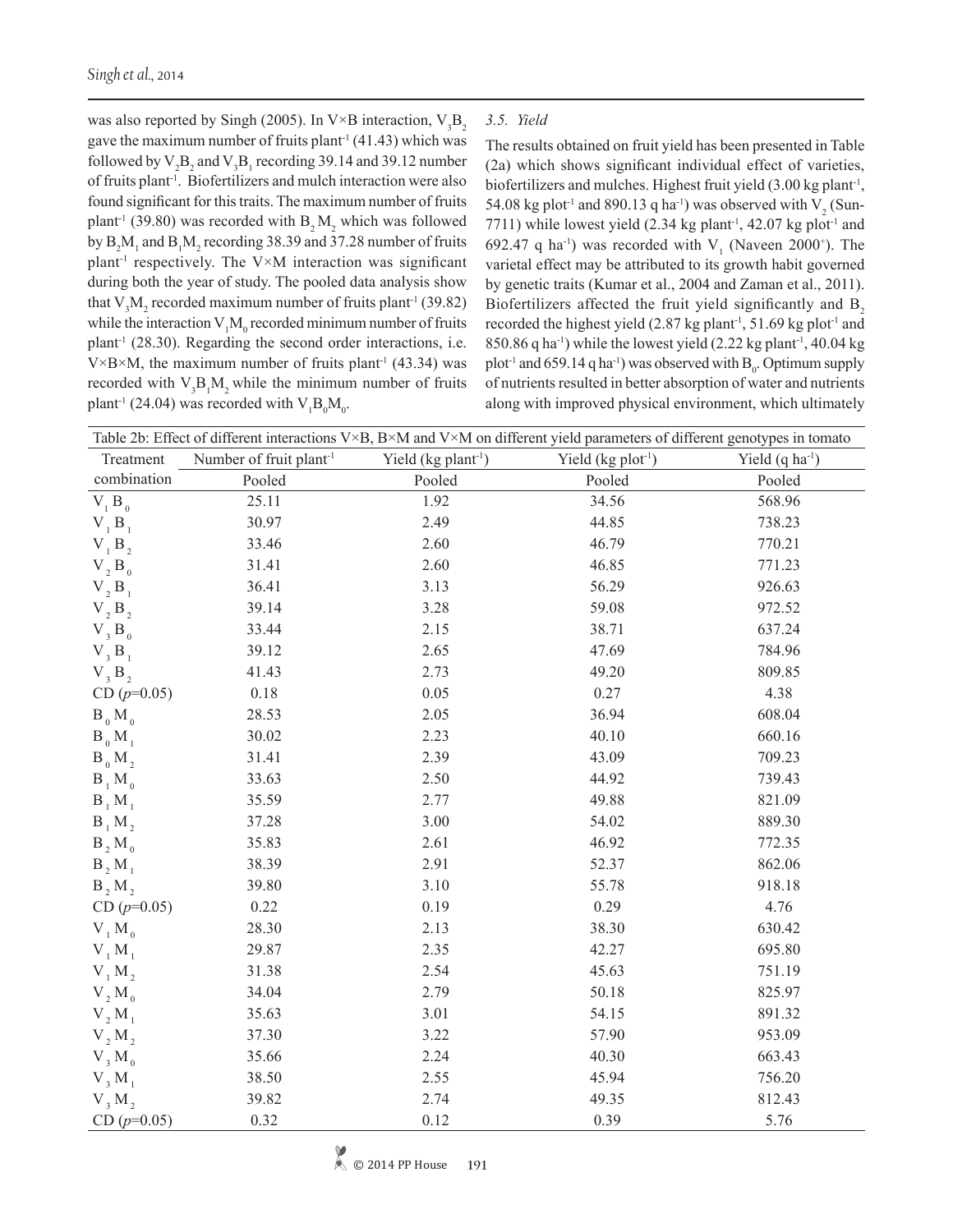enhanced fruit yield (Thakur et al., 2010). Sharma et al. (2010) reported increased yield with biofertilizers application which might be due to better nutritional environment in the root zone which accelerated the process of cell division and hence fruit yield. The possible reason for increased fruit yield might be associated to better organic nitrogen utilization in the presence of biofertilizers, which enhanced biological nitrogen fixation, better development of root system and possible higher synthesis of plant growth hormones (Gajbhiye et al., 2003). Among various mulches,  $M<sub>2</sub>$  (Black polythene) showed the highest yield (2.83 kg plant<sup>-1</sup>, 50.96 kg plot<sup>-1</sup> and 838.90 q ha<sup>-1</sup>) while least yield  $(2.39 \text{ kg plant}^1, 42.93 \text{ kg plot}^1 \text{ and } 706.61 \text{ q}$  $ha^{-1}$ ) was observed with  $M_0$  (No mulch). The increased yield under black polythene mulch have been reported by Hedau et al. (2001) and Bala (2012). The increase in yield may be attributed due to higher soil temperature which improved the plant micro-climate, thus, helping in maximum plant growth

and fruit setting in tomato. Similar findings were reported by Channabavanna et al. (1989) and Ubaidullah Jan et al. (2002). In V×B interactions,  $V_2B_2$  gave the maximum yield (3.28) kg plant<sup>-1</sup>, 59.08 kg plot<sup>-1</sup> and 972.52 q ha<sup>-1</sup>).  $V_1B_0$  treatment combination registered minimum yield (1.92 kg plant<sup>-1</sup>, 34.56) kg plot<sup>-1</sup> and 568.96 q ha<sup>-1</sup>). With regard to  $B \times M$  interactions,  $B_2M_2$  gave maximum yield (3.10 kg plant<sup>-1</sup>, 55.78 kg plot<sup>-1</sup> and 918.18 q ha<sup>-1</sup>). Minimum yield  $(2.05 \text{ kg plant}^{-1}, 36.94 \text{ kg plot}^{-1},$ 608.04 q ha<sup>-1</sup>) was registered with  $B_0M_0$ . Further, the treatment combination  $V_2M_2$  recorded maximum yield (3.22 kg plant<sup>-1</sup>, 57.90 kg plot<sup>-1</sup> and 953.09 q ha<sup>-1</sup>), whereas, minimum yield  $(2.13 \text{ kg plant}^1, 38.30 \text{ kg plot}^1, 630.42 \text{ q ha}^1)$  was found with  $V_1M_0$ . In second order interaction, the treatment combination  $V_2B_2M_2$  recorded maximum yield (3.50 kg plant<sup>-1</sup>, 63.02 kg  $plot<sup>-1</sup>$  and 1037.33 q ha<sup>-1</sup>) which was followed by combination  $V_2B_1M_2$  (3.35 kg plant<sup>-1</sup>, 60.26 kg plot<sup>-1</sup> and 978.22 q ha<sup>-1</sup>). The minimum yield was found in  $V_1 B_0 M_0$  (1.78 kg plant<sup>-1</sup>, 32.03

| Table 2c: Effect of V×B×M interaction on different yield parameters of different genotypes in tomato |                                     |                                   |                     |                             |
|------------------------------------------------------------------------------------------------------|-------------------------------------|-----------------------------------|---------------------|-----------------------------|
| Treatment                                                                                            | Number of fruit plant <sup>-1</sup> | Yield $(kg$ plant <sup>-1</sup> ) | Yield $(kg plot-1)$ | Yield $(q \text{ ha}^{-1})$ |
| combination                                                                                          | Pooled                              | Pooled                            | Pooled              | Pooled                      |
| $V_1B_0M_0$                                                                                          | 24.04                               | 1.78                              | 32.03               | 527.27                      |
| $V_1B_0M_1$                                                                                          | 25.30                               | 1.93                              | 34.70               | 571.12                      |
| $V_1B_0M_2$                                                                                          | 26.00                               | 2.05                              | 36.97               | 608.51                      |
| $V_1B_1M_0$                                                                                          | 29.26                               | 2.24                              | 40.32               | 663.70                      |
| $V_1B_1M_1$                                                                                          | 30.81                               | 2.50                              | 44.92               | 739.41                      |
| $V_1B_1M_2$                                                                                          | 32.85                               | 2.74                              | 49.30               | 811.58                      |
| $V_1B_2M_0$                                                                                          | 31.59                               | 2.36                              | 42.54               | 700.29                      |
| $V_1B_2M_1$                                                                                          | 33.52                               | 2.62                              | 47.19               | 776.86                      |
| $V_1B_2M_2$                                                                                          | 35.28                               | 2.81                              | 50.63               | 833.49                      |
| $V_2B_0M_0$                                                                                          | 29.75                               | 2.40                              | 43.20               | 711.18                      |
| $V_2B_0M_1$                                                                                          | 31.35                               | 2.61                              | 46.94               | 772.59                      |
| $V_2B_0M_2$                                                                                          | 33.13                               | 2.80                              | 50.42               | 829.92                      |
| $V_2B_1M_0$                                                                                          | 34.98                               | 2.92                              | 52.53               | 864.69                      |
| $V_2B_1M_1$                                                                                          | 36.29                               | 3.12                              | 56.08               | 923.17                      |
| $V_2B_1M_2$                                                                                          | 37.98                               | 3.35                              | 60.26               | 992.01                      |
| $V_2B_2M_0$                                                                                          | 37.39                               | 3.04                              | 54.80               | 902.03                      |
| $V_2B_2M_1$                                                                                          | 39.25                               | 3.30                              | 59.43               | 978.20                      |
| $V_2B_2M_2$                                                                                          | 40.78                               | 3.50                              | 63.02               | 1037.33                     |
| $V_{3}B_{0}M_{0}$                                                                                    | 31.81                               | 1.98                              | 35.58               | 585.67                      |
| $V_3B_0M_1$                                                                                          | 33.41                               | 2.15                              | 38.68               | 636.78                      |
| $V_{3}B_{0}M_{2}$                                                                                    | 35.09                               | 2.33                              | 41.87               | 689.26                      |
| $V_{3}B_{1}M_{0}$                                                                                    | 36.66                               | 2.33                              | 41.91               | 689.89                      |
| $V_3B_1M_1$                                                                                          | 39.68                               | 2.70                              | 48.64               | 800.69                      |
| $V_{3}B_{1}M_{2}$                                                                                    | 43.34                               | 2.92                              | 52.51               | 864.32                      |
| $V_3B_2M_0$                                                                                          | 38.52                               | 2.41                              | 43.42               | 714.72                      |
| $V_3B_2M_1$                                                                                          | 42.42                               | 2.81                              | 50.49               | 831.11                      |
| $V_3B_2M_2$                                                                                          | 41.03                               | 2.98                              | 53.68               | 883.70                      |
| CD $(p=0.05)$                                                                                        | 0.38                                | 0.03                              | 1.50                | 8.26                        |